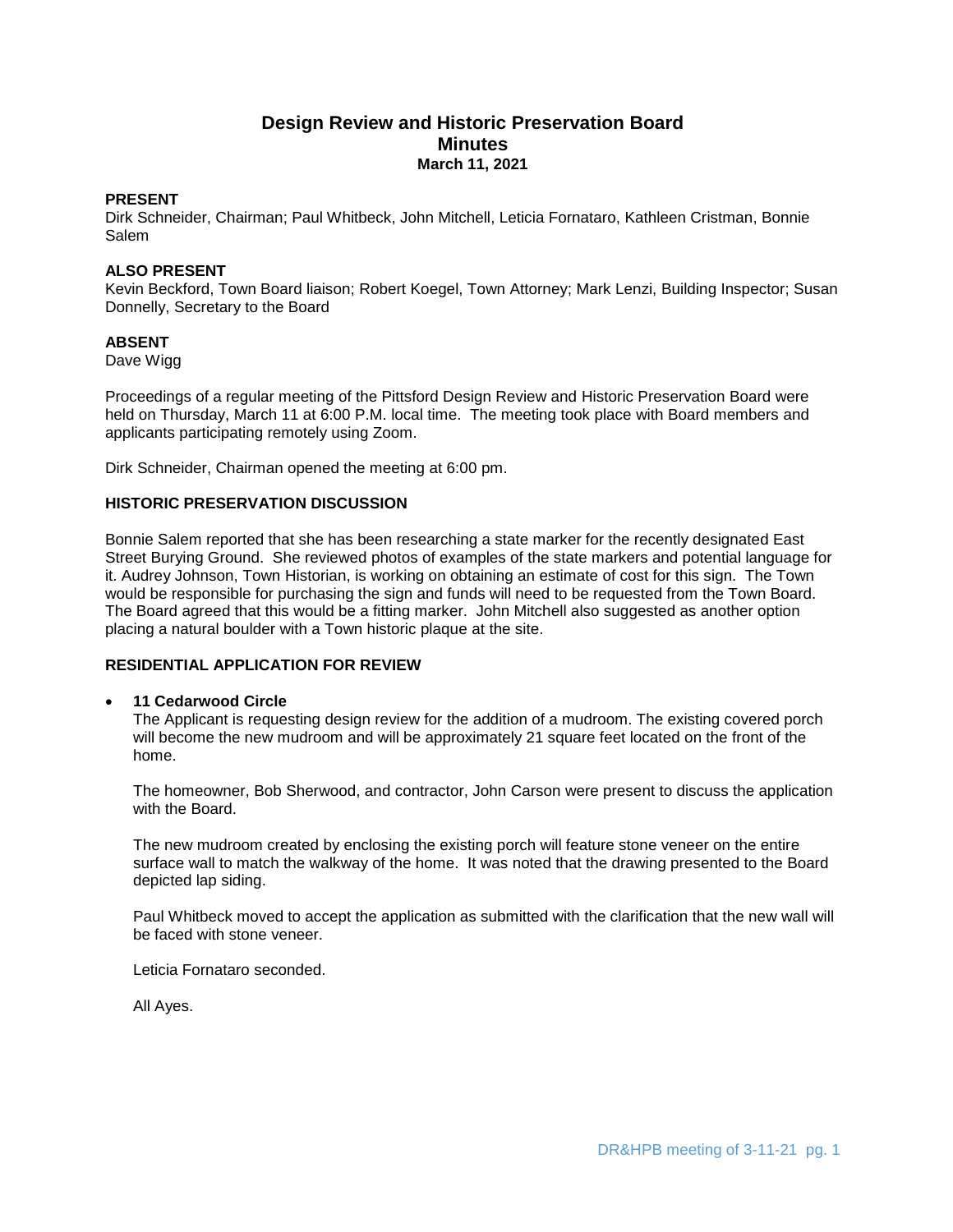### **21 Brookwood Road**

The Applicant is requesting design review for the addition of a screened porch. The porch will be approximately 400 square feet and will be located to the rear of the home.

The homeowner, Chris DiPasquale, and Joe DiPasquale were present.

The project was described as a rear bump out to build a screened in porch on an existing patio. The siding will be board and batten.

Dirk Schneider made the suggestion to match the shingles with the architectural shingles of the home.

Leticia Fornataro moved to accept the application as submitted with the recommendation of utilizing architectural shingles on the bump out roof to match the existing structure.

John Mitchell seconded.

All Ayes.

#### **6 Canal Park Place**

The Applicant is requesting design review for a covered deck addition and oversized gazebo. The covered deck will be approximately 684 square feet and gazebo will be 450 square feet. The applicant appeared before the Zoning Board of Appeals and was granted a variance for a side setback and an oversized accessory structure.

The homeowner, Scott Cooper, was present to discuss the application with the Board.

Mr. Cooper discussed that the current deck will be demolished. A covered deck and separate open pavilion will be constructed. He clarified for the Board that there will be a door underneath the deck built flush with the siding to appear invisible to provide access to a storage area for pool equipment and furniture. He indicated that the railings will match the existing small deck railing with stainless steel cable horizontal railing. The underneath will be painted to match the siding on the home and the deck will have cedar trim.

Kathleen Cristman moved to accept the application as submitted.

John Mitchell seconded.

All Ayes.

### **RESIDENTIAL APPLICATION FOR REVIEW – NEW HOME**

#### **180 Kilbourn Road**

The Applicant is requesting design review for the construction of a new two story home. The home will be approximately 3924 square feet of living space and will be located in the Kilbourn neighborhood. The previous home has been demolished. The applicant did appear before the Zoning Board of Appeals on February 15th and was granted variances for setbacks.

The architect Patrick Morabito was present to discuss this application for a new home.

He indicated that the siding will be board and batten and the stone elements will be cobblestone. He made note that the amount of stone element had been reduced per the Board's suggestion in an informal review. The home will be in the approximate footprint of the prior home. A deck will be above the front door and a full glass door will be on the front. The Board commented that the brackets above and below the deck are not a necessary element. Mr. Morabito indicated that they were added for architectural interest.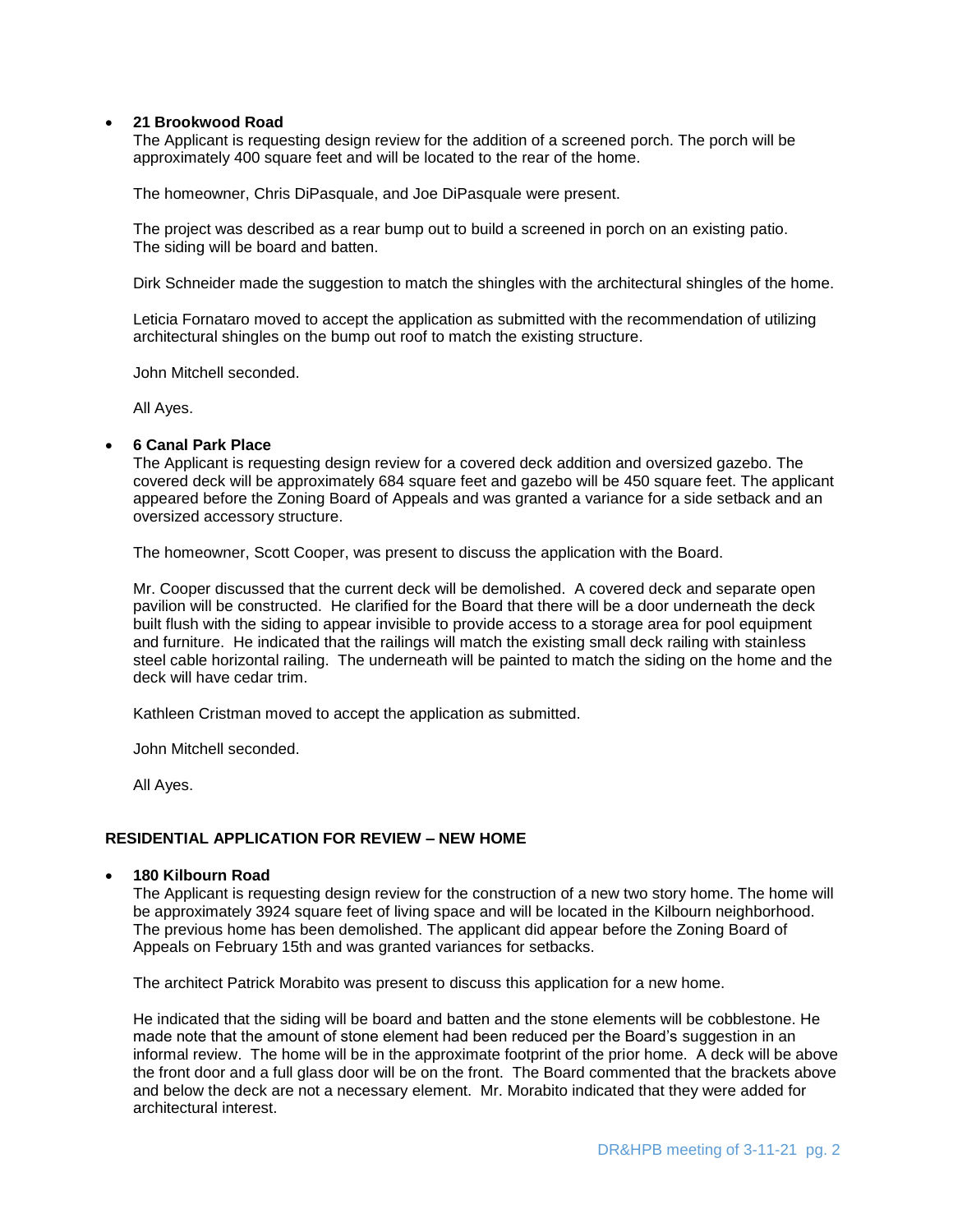Paul Whitbeck moved to approve the application as submitted.

Dirk Schneider seconded.

All Ayes.

### **19 Black Wood Circle**

The Applicant is requesting design review for the construction of a one story single family home. The home will be approximately 2371 square feet in the Wilshire Hills subdivision.

Jeff Brokaw of Morrell Builders was present to discuss the application with the Board.

He indicated this is a ranch home – the fourth new home on this street.

The Board had no further discussion.

John Mitchell moved to accept the application as submitted.

Kathleen Cristman seconded.

All Ayes.

#### **22 Lexton Way**

The Applicant is requesting design review for the construction of a two story single family home. The home will be approximately 1296 square feet on the first floor and 1414 square feet on the second floor. This home will be located in the Wilshire Hills subdivision.

Jeff Brokaw of Morrell Builders was present for this application.

The Board made note that the window above the front porch should be moved up to match the eave line as it appears to be resting on the roof. Mr. Brokaw indicated he would have no problem doing this.

Paul Whitbeck made note of the three textures on the front elevation. Mr. Brokaw indicated this is a sold house and the finishes have been chosen.

Bonnie Salem moved to approve the application as submitted with the recommendation that the second story window above the front porch be raised to accommodate the porch peak.

John Mitchell seconded.

All Ayes.

# **COMMERCIAL APPLICATION FOR REVIEW – SIGNAGE**

#### **3349 Monroe Avenue**

The Applicant is requesting design review for the addition of two business identification signs. The front sign will be approximately 73.3 square feet and the sign on the side of the building will be approximately 48.3 square feet. Both signs will identify the "Adelita's Mexican Cocina & Tequila" Restaurant.

Justin Ziemniak of Vital Signs was present.

Mr. Ziemniak described the proposed signs on two elevations of the restaurant property.

All signs will be illuminated per Town Code. The letters are channel lit with a red face.